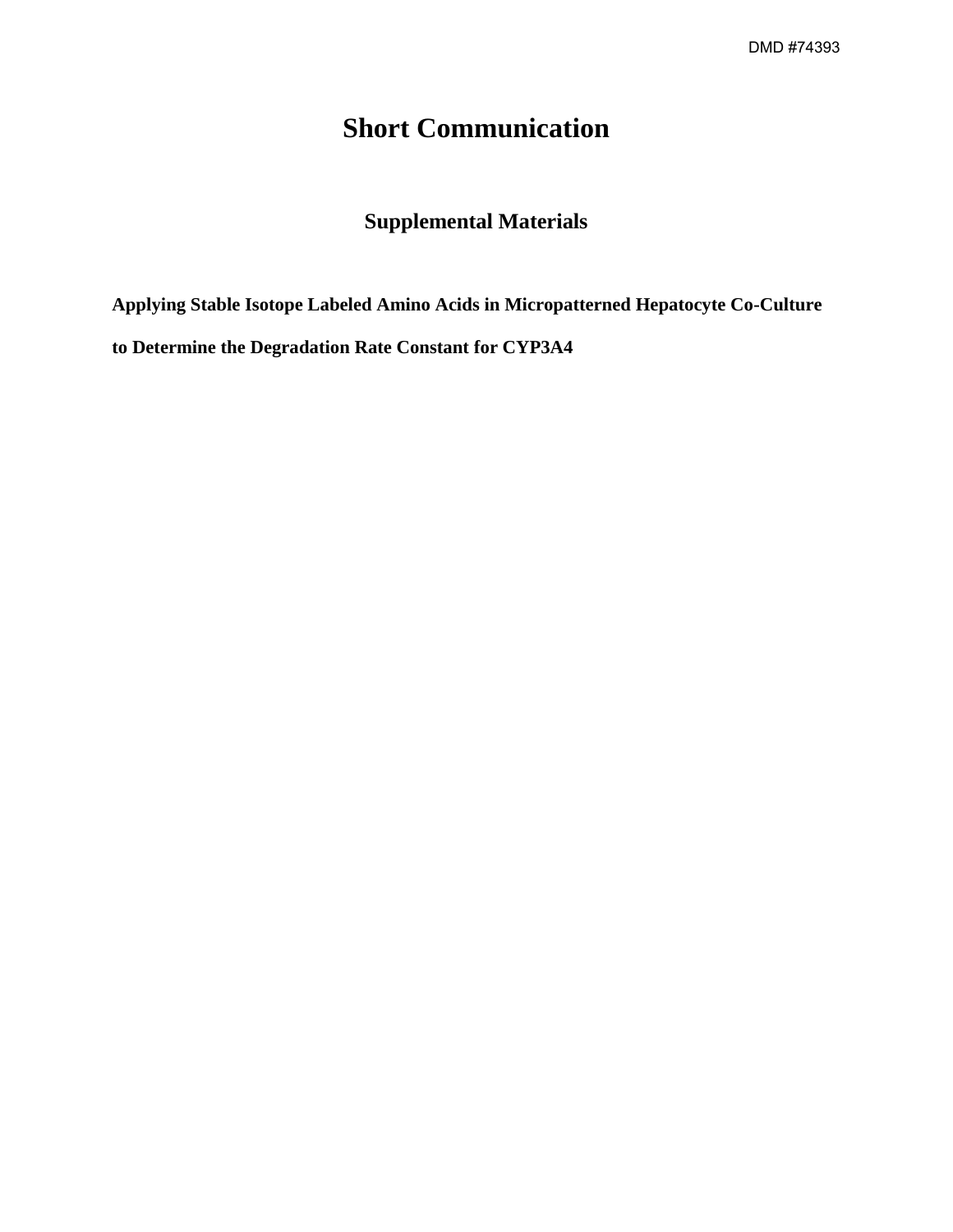| Donor            | 3121A           | 3121B             | 4202                  | 4297              |  |
|------------------|-----------------|-------------------|-----------------------|-------------------|--|
| <b>Sex</b>       | Female          | Female            | Female                | Female            |  |
| Age              | 52              | 48                | 39                    | 54                |  |
| Height/Weight    | $65''/48.2$ kg  | $66'' / 59$ kg    | $63''/90$ kg          |                   |  |
| Cause of         | Anoxia, 2nd to  | Trauma            | Anoxia, 2nd to        | Stroke            |  |
| Death            | Cardiac Arrest  |                   | <b>Cardiac Arrest</b> |                   |  |
| Ethnicity        | Caucasian       | Polynesian        | Caucasian             | Caucasian         |  |
| Medical          | COPD. No        | Diverticulitis w/ | HTN x 3yrs -          | No drug or        |  |
| <b>History</b>   | EtOH; Tobacco:  | Surgery. EtOH:    | non-compliant.        | tabacco use, 1    |  |
| 2ppd x 35 years, |                 | Mild              | EtOH:                 | glass of wine per |  |
|                  | Drugs:          |                   | Occasionally;<br>day  |                   |  |
|                  | Marijuana Daily |                   | Tobacco: 1/2ppd       |                   |  |
|                  |                 |                   | $x 10$ years;         |                   |  |
|                  |                 |                   | Drugs: abused         |                   |  |
|                  |                 |                   | Rx narcotics,         |                   |  |
|                  |                 |                   | smoked                |                   |  |
|                  |                 |                   | marijuana.            |                   |  |

Supplemental Table 1. Donor information for hepatocytes used for HepatoPac cultures.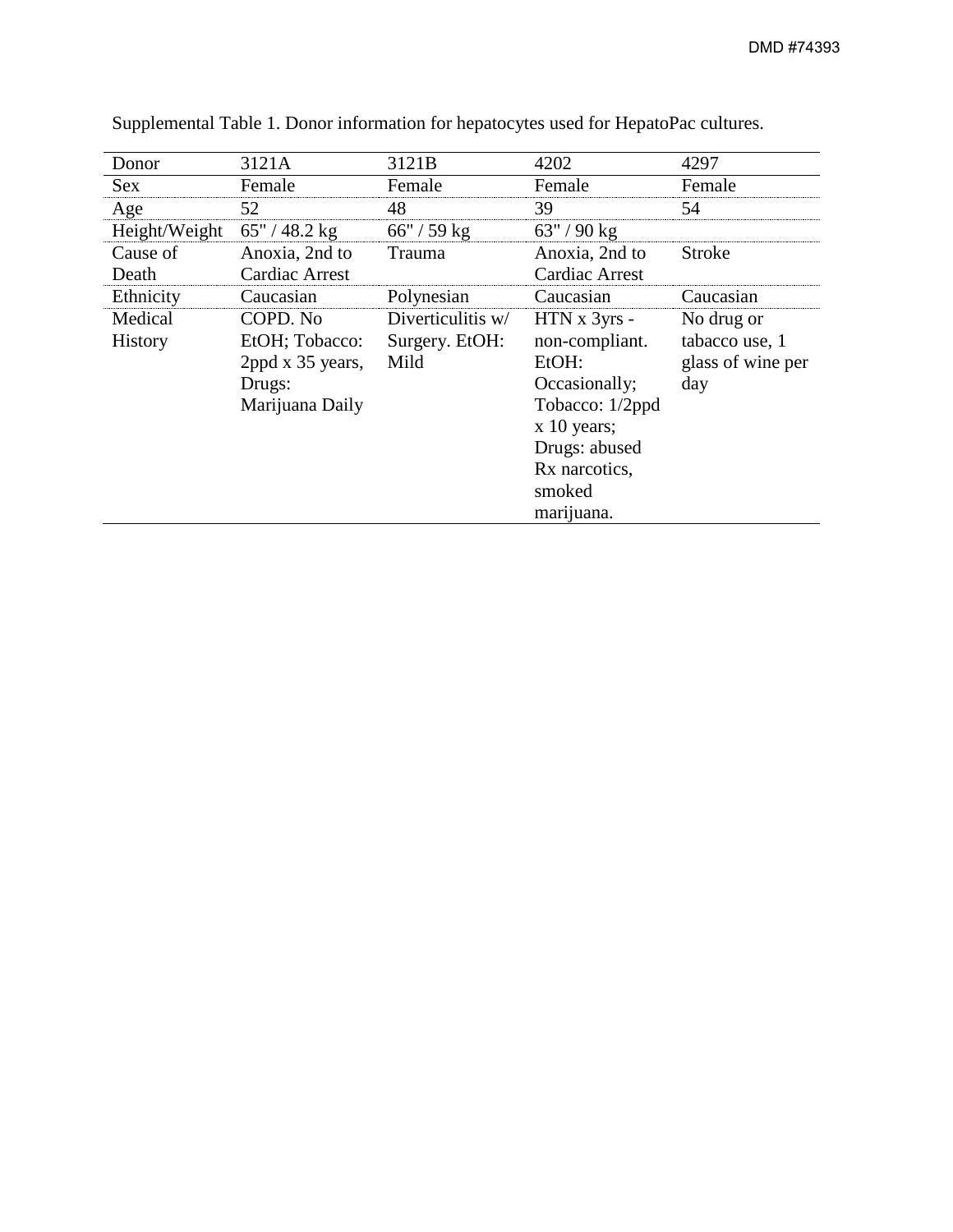Supplemental Table 2. Summary of tryptic peptides and their selected reaction-monitoring parameters used for LC-MS/MS protein measurements. Stable isotopes were at the terminal lysine or arginine for stable isotope labeled (SIL) and internal standard (IS) peptides.

| P450   | Peptide            | Q1<br>(no SIL/SIL) | Q <sub>3</sub><br>$(no$ SIL/SIL $)$ | Observed<br>Retention<br>time<br>(min) | DP | CE |
|--------|--------------------|--------------------|-------------------------------------|----------------------------------------|----|----|
| CYP3A4 | <b>SLLSPTFTSGK</b> | $569/572^{++}$     | $824/830^{+}$ (y8)                  | 18.4                                   | 73 | 29 |
|        | <b>EVTNFLR</b>     | $439/442^{++}$     | $650/656^{+}$ (y5)                  | 14.3                                   | 63 | 25 |
|        | EVTNFLR (IS)       | $444^{++}$         | $660^{+}$ (y5)                      |                                        |    |    |
|        | <b>DVEINGMFIPK</b> | $631/634^{++}$     | $806/812^{+}$ (y7)                  | 25.0                                   | 77 | 32 |
|        | <b>YWTEPEK</b>     | $476/479^{++}$     | $603/609^{+}$ (y5)                  | 9.2                                    | 66 | 26 |

+, ++, +++ indicates singly, doubly, and triply-charged ions, respectively.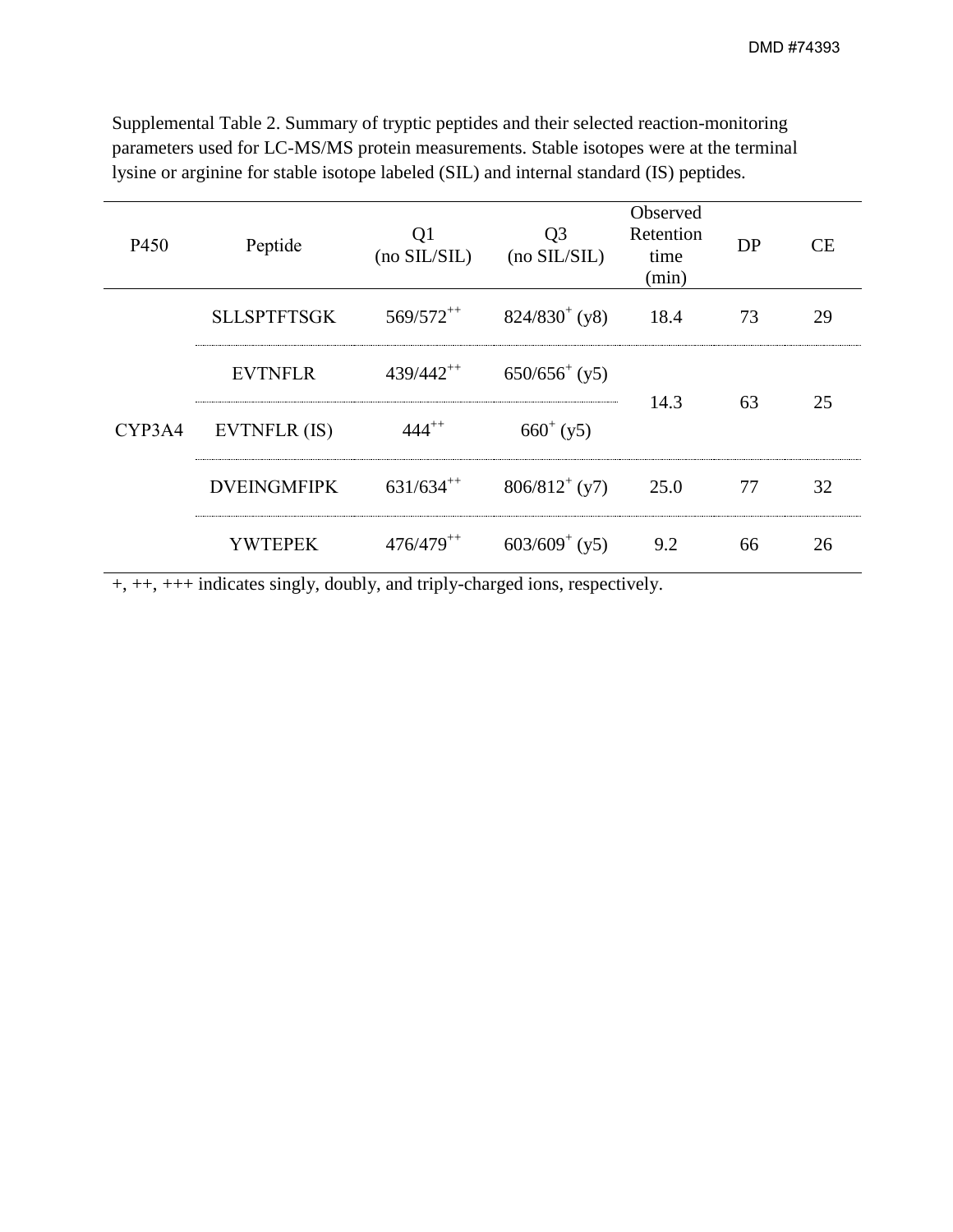| CYP3A4 mRNA (GAPDH normalized)                                                        |                 |                       |                              |                |  |  |  |
|---------------------------------------------------------------------------------------|-----------------|-----------------------|------------------------------|----------------|--|--|--|
| Day                                                                                   | 3121A           | 4202<br>3121B<br>4297 |                              |                |  |  |  |
| 10                                                                                    | $0.71 \pm 0.03$ | $0.29 \pm 0.02$       |                              |                |  |  |  |
| 11                                                                                    | $0.53 \pm 0.02$ | $0.30 \pm 0.03$       |                              |                |  |  |  |
| 12                                                                                    | $0.81 \pm 0.04$ | $0.52 \pm 0.03$       |                              |                |  |  |  |
| 13                                                                                    | $0.69 \pm 0.05$ | $0.49 \pm 0.08$       |                              |                |  |  |  |
|                                                                                       |                 |                       |                              |                |  |  |  |
| CYP3A4 protein (fmol per $10^6$ cells)                                                |                 |                       |                              |                |  |  |  |
| Day                                                                                   | 3121A           | 3121B                 | 4202                         | 4297           |  |  |  |
| 10                                                                                    | $510 \pm 256$   | $290 \pm 51$          | $347 + 23$                   | $183 + 55$     |  |  |  |
| 11                                                                                    | $607 + 233$     | 566±102               | $446 \pm 137$                | $362 \pm 54$   |  |  |  |
| 12                                                                                    | $909 \pm 237$   | $846 \pm 197$         | 797±234                      | $594 \pm 105$  |  |  |  |
| 13                                                                                    | 787±98          | $801 \pm 183$         | $490 \pm 76$<br>$465 \pm 66$ |                |  |  |  |
|                                                                                       |                 |                       |                              |                |  |  |  |
| $min^{-1}$ )<br>CYP3A4 activity (pmol 6 $\beta$ -hydroxytestosterone mg <sup>-1</sup> |                 |                       |                              |                |  |  |  |
| Day                                                                                   | 3121A           | 3121B                 | 4202                         | 4297           |  |  |  |
| 10                                                                                    | 4406±445        | 3328±322              | 3217±293                     | 2380±289       |  |  |  |
| 11                                                                                    | 5380±721        | 4479±440              | 3717±334                     | 2988±217       |  |  |  |
| 12                                                                                    | 5100±541        | 4674±604              | $4340 \pm 367$               | $4161 \pm 284$ |  |  |  |
| 13                                                                                    | $4961 \pm 509$  | 4133±662              | 4368±275<br>5089±273         |                |  |  |  |

Supplemental Table 3. CYP3A4 stability data (mRNA, protein expression, and enzymatic activity) for four HepatoPac donors for Days 10-13 of SILAC culture.

Data are reported as mean±standard deviation. mRNA was determined on n=3 pooled cultures (4 wells per pool) for each day following hepatocyte collection. Protein was determined on  $n=3$ pooled cultures (4 wells per pool) for each day following hepatocyte collection. Activity was determined on n=12 wells for each day prior to hepatocyte collection.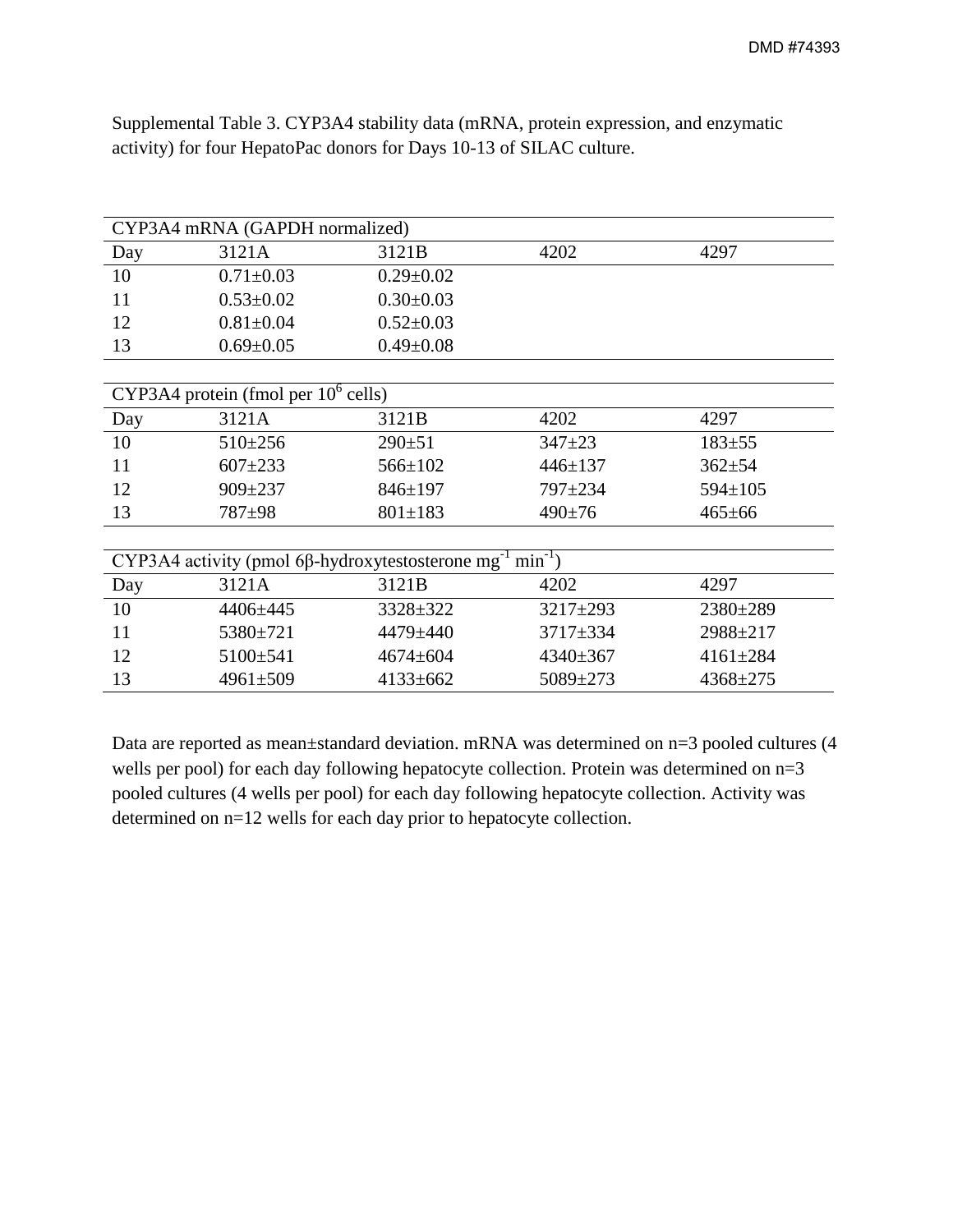| P <sub>450</sub>                              | Peptide                   | Slope<br>Donor |            | $k_{\text{deg}}$ |           |       | $t_{1/2}$ |           |     |
|-----------------------------------------------|---------------------------|----------------|------------|------------------|-----------|-------|-----------|-----------|-----|
|                                               |                           |                | $(h^{-1})$ | mean             | <b>SD</b> | (h)   | mean      | <b>SD</b> |     |
| CYP3A4                                        | <b>SLLSPTFTSGK</b>        | 3121A          | $-0.5410$  | 0.0225           | 0.023     | 0.002 | 30.7      | 29.6      | 1.9 |
|                                               |                           | 3121B          | $-0.6174$  | 0.0257           |           |       | 26.9      |           |     |
|                                               |                           | 4202           | $-0.5349$  | 0.0223           |           |       | 31.1      |           |     |
|                                               |                           | 4297           | $-0.5621$  | 0.0234           |           |       | 29.6      |           |     |
|                                               | <b>EVTNFLR</b>            | 3121A          | $-0.7411$  | 0.0309           | 0.033     | 0.005 | 22.4      | 21.0      | 2.6 |
|                                               |                           | 3121B          | $-0.7566$  | 0.0315           |           |       | 22.0      |           |     |
|                                               |                           | 4202           | $-0.7381$  | 0.0308           |           |       | 22.5      |           |     |
|                                               |                           | 4297           | $-0.9685$  | 0.0404           |           |       | 17.2      |           |     |
|                                               | <b>DVEINGMFIPK</b>        | 3121A          | $-0.5653$  | 0.0236           | 0.023     | 0.001 | 29.4      | 29.6      | 1.0 |
|                                               |                           | 3121B          | $-0.5892$  | 0.0246           |           |       | 28.2      |           |     |
|                                               |                           | 4202           | $-0.5427$  | 0.0226           |           |       | 30.7      |           |     |
|                                               |                           | 4297           | $-0.5534$  | 0.0231           |           |       | 30.1      |           |     |
|                                               | <b>YWTEPEK</b>            | 3121A          | $-0.5588$  | 0.0233           | 0.023     | 0.001 | 29.8      | 29.8      | 0.8 |
|                                               |                           | 3121B          | $-0.5778$  | 0.0241           |           |       | 28.8      |           |     |
|                                               |                           | 4202           | $-0.5562$  | 0.0232           |           |       | 29.9      |           |     |
|                                               |                           | 4297           | $-0.5424$  | 0.0226           |           |       | 30.7      |           |     |
|                                               | Mean, all CYP3A4 peptides |                |            | 0.026            |           |       | 27.5      |           |     |
| SD, all CYP3A4 peptides                       |                           |                | 0.005      |                  |           | 4.3   |           |           |     |
| Mean, three lysine-containing CYP3A4 peptides |                           |                | 0.023      |                  |           | 29.7  |           |           |     |
| SD, three lysine-containing CYP3A4 peptides   |                           |                | 0.002      |                  |           | 2.3   |           |           |     |

Supplemental Table 4. Calculated  $t_{1/2}$  (h) and  $k_{deg}$  (h<sup>-1</sup>) values from individual donors for CYP3A4.